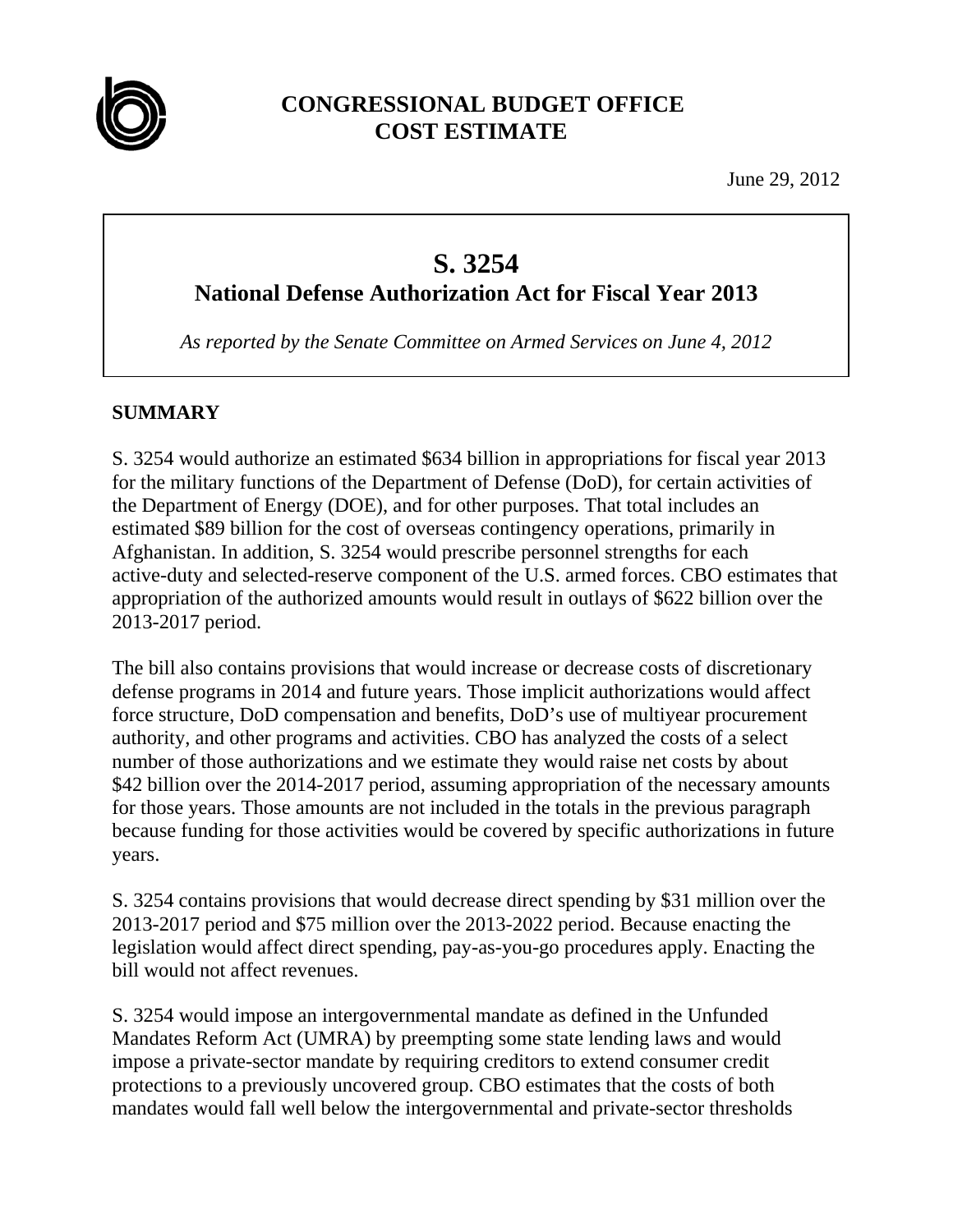established in UMRA (\$73 million and \$146 million in 2012, respectively, adjusted annually for inflation).

# **ESTIMATED COST TO THE FEDERAL GOVERNMENT**

The estimated budgetary impact of S. 3254 is summarized in Table 1. Almost all of the \$634 billion that would be authorized by the bill for 2013 is for activities within budget function 050 (national defense). A small portion—\$68 million for the Armed Forces Retirement Home—falls in budget function 600 (income security).

The provisions that would affect direct spending are for activities within budget functions 600 and 550 (health).

# **BASIS OF ESTIMATE**

For this estimate, CBO assumes that S. 3254 will be enacted near the start of fiscal year 2013 and that the specified and estimated amounts will be appropriated.

# **Spending Subject to Appropriation**

The bill would authorize appropriations for 2013 totaling an estimated \$634 billion, of which \$545 billion would be authorizations of regular appropriations for "base budget" costs (not directly related to overseas contingency operations).

Of the funding that would be authorized for base budget costs, nearly all (\$543 billion) would be specifically authorized as follows: \$526 billion for DoD and \$17 billion for atomic energy defense activities within DOE (see Table 2). In addition to those specified amounts, CBO estimates that the bill would authorize \$1.3 billion for certain accrual payments that are part of DoD's budget—and required under current law—but not fully reflected in amounts specifically authorized by the bill.

Those combined amounts for DoD base budget costs (\$527 billion) that would be authorized by S. 3254 represent a net decrease of \$3 billion (0.6 percent) relative to appropriations enacted for 2012. Authorized funding would decline for most major categories of spending: Military personnel would fall by \$5 billion (4 percent); procurement by \$6 billion (6 percent); military construction, family housing, and revolving funds by \$3 billion (19 percent); and research and development by \$2 billion (3 percent). Those decreases, however, would be largely offset by a \$14 billion (7 percent) increase in authorizations for operation and maintenance.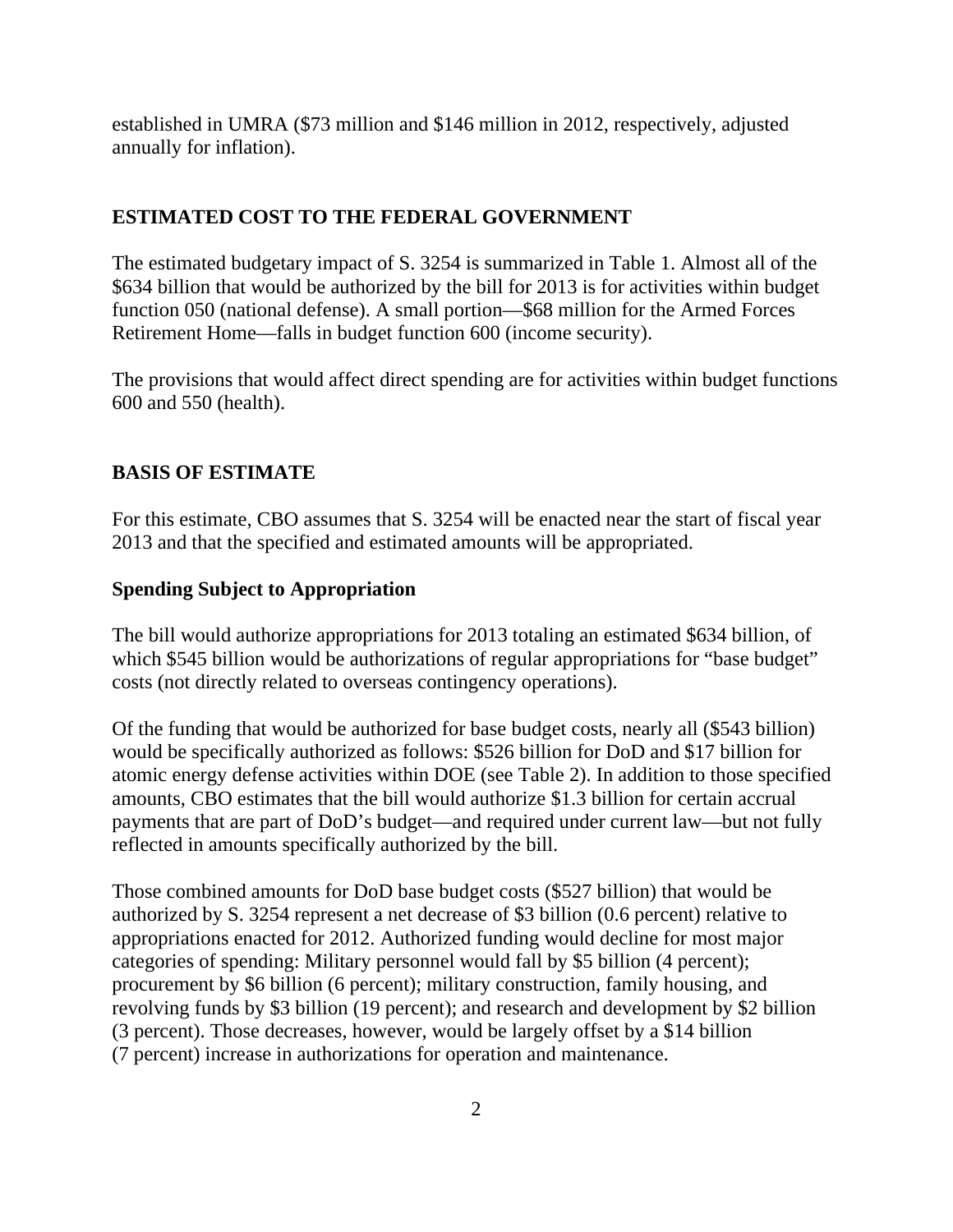|                                                                                                                                                     |            |              |                  | By Fiscal Year, in Millions of Dollars |                  |               |
|-----------------------------------------------------------------------------------------------------------------------------------------------------|------------|--------------|------------------|----------------------------------------|------------------|---------------|
|                                                                                                                                                     | 2013       | 2014         | 2015             | 2016                                   | 2017             | 2013-<br>2017 |
| SPENDING SUBJECT TO APPROPRIATION                                                                                                                   |            |              |                  |                                        |                  |               |
| Specified Authorization of Regular Appropriations<br>for 2013, Primarily for the Departments of Defense<br>and Energy<br><b>Authorization Level</b> | 543,255    | $\Omega$     | $\theta$         | $\Omega$                               | $\overline{0}$   | 543,255       |
| <b>Estimated Outlays</b>                                                                                                                            | 347,819    | 118,667      | 41,929           | 17,050                                 | 7,353            | 532,818       |
| <b>Estimated Authorization of Regular Appropriations</b><br>for 2013 and $2014^a$                                                                   |            |              |                  |                                        |                  |               |
| <b>Estimated Authorization Level</b>                                                                                                                | 1,344      | 8            | $\boldsymbol{0}$ | $\mathbf{0}$                           | $\boldsymbol{0}$ | 1,352         |
| <b>Estimated Outlays</b>                                                                                                                            | 1,344      | 8            | $\Omega$         | $\Omega$                               | $\Omega$         | 1,352         |
| Specified Authorization of Appropriations for<br>Overseas Contingency Operations (OCO)                                                              |            |              |                  |                                        |                  |               |
| <b>Authorization Level</b>                                                                                                                          | 88,182     | $\Omega$     | $\Omega$         | $\Omega$                               | $\Omega$         | 88,182        |
| <b>Estimated Outlays</b>                                                                                                                            | 48,255     | 27,387       | 8,368            | 2,442                                  | 650              | 87,102        |
| Estimated Authorization of Appropriations for the<br>Pakistan Counterinsurgency Fund <sup>b</sup>                                                   |            |              |                  |                                        |                  |               |
| <b>Estimated Authorization Level</b>                                                                                                                | 800        | $\Omega$     | $\Omega$         | $\Omega$                               | $\theta$         | 800           |
| <b>Estimated Outlays</b>                                                                                                                            | 120        | 240          | 240              | 120                                    | 80               | 800           |
| Total                                                                                                                                               |            |              |                  |                                        |                  |               |
| <b>Estimated Authorization Level</b>                                                                                                                | 633,580    | 8            | $\Omega$         | $\Omega$                               | $\overline{0}$   | 633,588       |
| <b>Estimated Outlays</b>                                                                                                                            | 397,538    | 146,302      | 50,537           | 19,612                                 | 8.083            | 622,072       |
| <b>CHANGES IN DIRECT SPENDING "</b>                                                                                                                 |            |              |                  |                                        |                  |               |
| <b>Estimated Budget Authority</b><br><b>Estimated Outlays</b>                                                                                       | -4<br>$-4$ | $-5$<br>$-5$ | $-7$<br>$-7$     | $-7$<br>$-7$                           | -8<br>$-8$       | -31<br>$-31$  |

#### **TABLE 1. BUDGETARY IMPACT OF S. 3254, THE NATIONAL DEFENSE AUTHORIZATION ACT FOR FISCAL YEAR 2013**

Notes: Except as noted below, the authorization levels in this table reflect amounts that would be specifically authorized by the bill. The bill also implicitly authorizes some activities in 2014 and future years; those authorizations are not included above (but estimates for a select number of them are shown in Table 3) because funding for those activities would be covered by specific authorizations in future years.

Numbers may not sum to totals because of rounding.

- a. For 2013, this authorization reflects CBO's estimate of the added cost of certain accrual payments required under current law but not fully reflected in the amounts specifically authorized by the bill. For 2014, this authorization reflects the estimated cost of extending certain benefits to federal civilian workers who perform official duty in a combat zone and are employed by departments and agencies other than DoD.
- b. This authorization reflects the estimated cost of section 1215, which would extend—for one year through 2013—the authority for DoD to provide equipment, supplies, and funding for training the security forces of Pakistan. CBO assumes this is an authorization of funding for overseas contingency operations.
- c. In addition to the changes in direct spending shown above, S. 3254 would have effects beyond 2017. CBO estimates that over the 2013-2022 period, S. 3254 would decrease direct spending by \$75 million (see Table 4).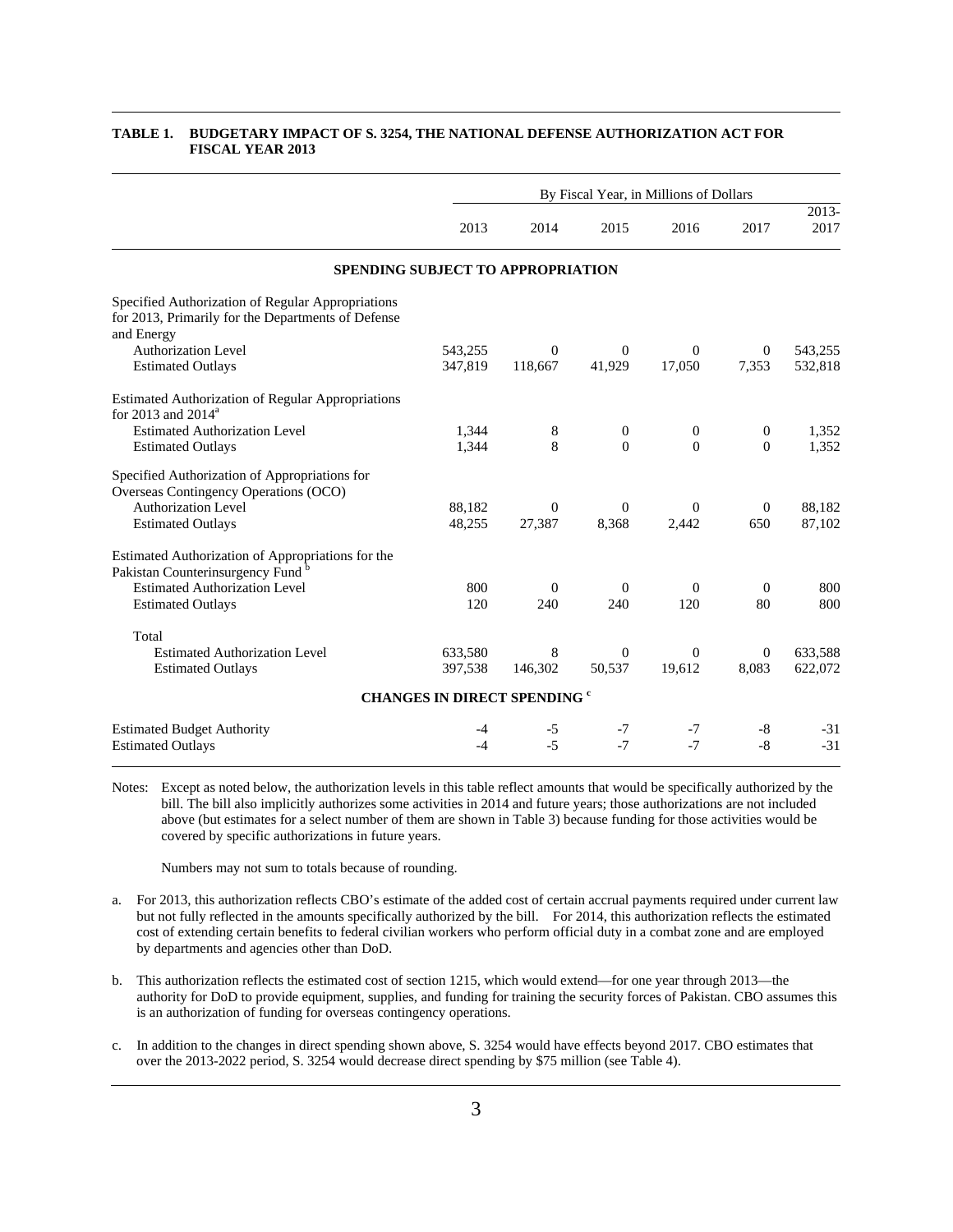|                                                |              | By Fiscal Year, in Millions of Dollars |                  |                  |                  |                  |  |  |  |  |  |
|------------------------------------------------|--------------|----------------------------------------|------------------|------------------|------------------|------------------|--|--|--|--|--|
|                                                | 2013         | 2014                                   | 2015             | 2016             | 2017             | 2013-<br>2017    |  |  |  |  |  |
| <b>Authorization of Regular Appropriations</b> |              |                                        |                  |                  |                  |                  |  |  |  |  |  |
| Department of Defense                          |              |                                        |                  |                  |                  |                  |  |  |  |  |  |
| Military Personnel <sup>a</sup>                |              |                                        |                  |                  |                  |                  |  |  |  |  |  |
| <b>Authorization Level</b>                     | 135,118      | $\mathbf{0}$                           | $\mathbf{0}$     | $\boldsymbol{0}$ | 0                | 135,118          |  |  |  |  |  |
| <b>Estimated Outlays</b>                       | 127,695      | 6,695                                  | 169              | 37               | $\mathbf{0}$     | 134,596          |  |  |  |  |  |
| Operation and Maintenance                      |              |                                        |                  |                  |                  |                  |  |  |  |  |  |
| Authorization Level <sup>b</sup>               | 210,491      | $\overline{0}$                         | $\mathbf{0}$     | $\mathbf{0}$     | $\mathbf{0}$     | 210,491          |  |  |  |  |  |
| <b>Estimated Outlays</b>                       | 149,723      | 45,240                                 | 9,269            | 2,300            | 763              | 207,295          |  |  |  |  |  |
| Procurement                                    |              |                                        |                  |                  |                  |                  |  |  |  |  |  |
| Authorization Level <sup>c</sup>               | 98,261       | $\mathbf{0}$                           | $\mathbf{0}$     | $\mathbf{0}$     | $\mathbf{0}$     | 98,261           |  |  |  |  |  |
| <b>Estimated Outlays</b>                       | 21,259       | 33,012                                 | 23,046           | 11,450           | 4,734            | 93,501           |  |  |  |  |  |
| Research and Development                       |              |                                        |                  |                  |                  |                  |  |  |  |  |  |
| Authorization Level <sup>c</sup>               | 69,286       | $\overline{0}$                         | $\mathbf{0}$     | $\mathbf{0}$     | $\overline{0}$   | 69,286           |  |  |  |  |  |
| <b>Estimated Outlays</b>                       | 34,192       | 25,101                                 | 5,192            | 2,017            | 1,332            | 67,924           |  |  |  |  |  |
| Military Construction and Family Housing       |              |                                        |                  |                  |                  |                  |  |  |  |  |  |
| <b>Authorization Level</b>                     | 10,559       | $\mathbf{0}$                           | $\mathbf{0}$     | $\boldsymbol{0}$ | $\mathbf{0}$     | 10,559           |  |  |  |  |  |
| <b>Estimated Outlays</b>                       | 1,569        | 3,467                                  | 3,200            | 1,187            | 540              | 9,963            |  |  |  |  |  |
| <b>Revolving Funds</b>                         |              |                                        |                  |                  |                  |                  |  |  |  |  |  |
| Authorization Level                            | 2,124        | $\mathbf{0}$                           | $\mathbf{0}$     | $\mathbf{0}$     | $\boldsymbol{0}$ | 2,124            |  |  |  |  |  |
| <b>Estimated Outlays</b>                       | 1,749        | 311                                    | 36               | 19               | 9                | 2,124            |  |  |  |  |  |
| <b>General Transfer Authority</b>              |              |                                        |                  |                  |                  |                  |  |  |  |  |  |
| <b>Authorization Level</b>                     | $\mathbf{0}$ | $\mathbf{0}$                           | $\mathbf{0}$     | $\mathbf{0}$     | $\mathbf{0}$     | $\boldsymbol{0}$ |  |  |  |  |  |
| <b>Estimated Outlays</b>                       | 250          | $-100$                                 | $-75$            | $-50$            | $-25$            | $\boldsymbol{0}$ |  |  |  |  |  |
| Subtotal, Department of Defense                |              |                                        |                  |                  |                  |                  |  |  |  |  |  |
| Authorization Level                            | 525,839      | $\overline{0}$                         | $\boldsymbol{0}$ | $\mathbf{0}$     | $\theta$         | 525,839          |  |  |  |  |  |
| <b>Estimated Outlays</b>                       | 336,437      | 113,726                                | 40,837           | 17,050           | 7,353            | 515,403          |  |  |  |  |  |
| Atomic Energy Defense Activities               |              |                                        |                  |                  |                  |                  |  |  |  |  |  |
| Authorization Level <sup>d</sup>               | 17,348       | $\mathbf{0}$                           | $\overline{0}$   | $\mathbf{0}$     | $\mathbf{0}$     | 17,348           |  |  |  |  |  |
| <b>Estimated Outlays</b>                       | 11,325       | 4,931                                  | 1,092            | $\boldsymbol{0}$ | $\mathbf{0}$     | 17,348           |  |  |  |  |  |
| Armed Forces Retirement Home                   |              |                                        |                  |                  |                  |                  |  |  |  |  |  |
| <b>Authorization Level</b>                     | 68           | $\boldsymbol{0}$                       | $\boldsymbol{0}$ | $\boldsymbol{0}$ | $\mathbf{0}$     | 68               |  |  |  |  |  |
| <b>Estimated Outlays</b>                       | 57           | 10                                     | $\mathbf{0}$     | $\mathbf{0}$     | $\boldsymbol{0}$ | 67               |  |  |  |  |  |
| Subtotal, Authorization of Regular             |              |                                        |                  |                  |                  |                  |  |  |  |  |  |
| Appropriations                                 |              |                                        |                  |                  |                  |                  |  |  |  |  |  |
| Authorization Level                            | 543,255      | $\mathbf{0}$                           | $\mathbf{0}$     | $\mathbf{0}$     | 0                | 543,255          |  |  |  |  |  |
| <b>Estimated Outlays</b>                       | 347,819      | 118,667                                | 41,929           | 17,050           | 7,353            | 532,818          |  |  |  |  |  |
|                                                |              |                                        |                  |                  |                  |                  |  |  |  |  |  |

#### **TABLE 2. SPECIFIED AUTHORIZATIONS IN S. 3254**

(Continued)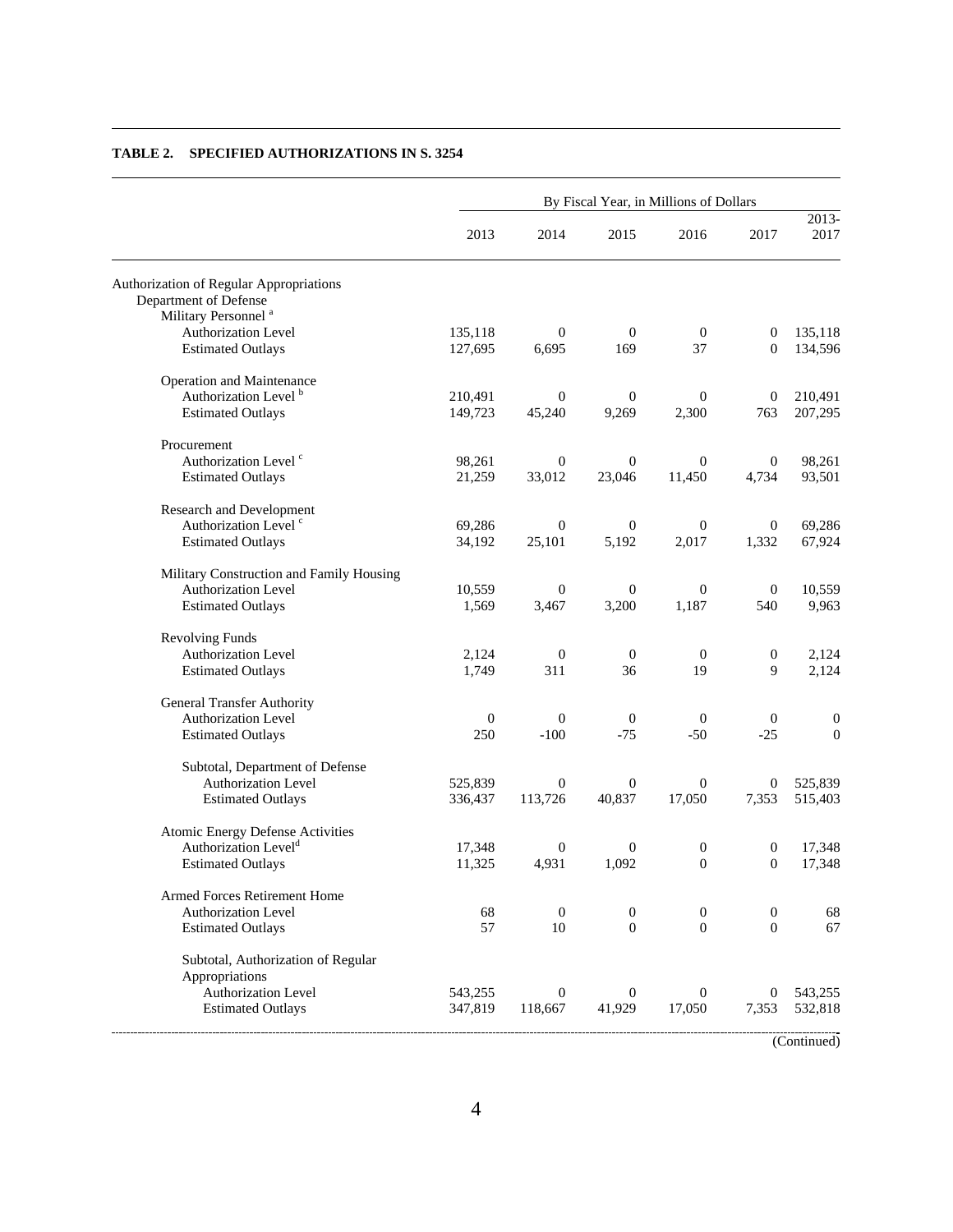#### **TABLE 2. Continued**

|                                              |              |                |                  | By Fiscal Year, in Millions of Dollars |                  |                           |
|----------------------------------------------|--------------|----------------|------------------|----------------------------------------|------------------|---------------------------|
|                                              | 2013         | 2014           | 2015             | 2016                                   | 2017             | $\overline{2013}$<br>2017 |
| Authorization of Appropriations for Overseas |              |                |                  |                                        |                  |                           |
| <b>Contingency Operations</b>                |              |                |                  |                                        |                  |                           |
| <b>Military Personnel</b>                    |              |                |                  |                                        |                  |                           |
| Authorization Level <sup>a</sup>             | 14,060       | $\theta$       | $\mathbf{0}$     | $\boldsymbol{0}$                       | $\overline{0}$   | 14,060                    |
| <b>Estimated Outlays</b>                     | 13,169       | 846            | $\overline{7}$   | $\boldsymbol{0}$                       | $\mathbf{0}$     | 14,022                    |
| Operation and Maintenance                    |              |                |                  |                                        |                  |                           |
| <b>Authorization Level</b>                   | 63,696       | $\overline{0}$ | $\overline{0}$   | $\mathbf{0}$                           | $\mathbf{0}$     | 63.696                    |
| <b>Estimated Outlays</b>                     | 32,375       | 22,376         | 6,003            | 1,725                                  | 391              | 62,870                    |
| Procurement                                  |              |                |                  |                                        |                  |                           |
| <b>Authorization Level</b>                   | 9,677        | $\overline{0}$ | $\theta$         | $\boldsymbol{0}$                       | $\mathbf{0}$     | 9,677                     |
| <b>Estimated Outlays</b>                     | 2,304        | 3,948          | 2,259            | 693                                    | 261              | 9,465                     |
| Research and Development                     |              |                |                  |                                        |                  |                           |
| Authorization Level                          | 246          | $\theta$       | $\mathbf{0}$     | $\boldsymbol{0}$                       | $\mathbf{0}$     | 246                       |
| <b>Estimated Outlays</b>                     | 118          | 93             | 19               | 7                                      | 5                | 242                       |
| <b>Working Capital Funds</b>                 |              |                |                  |                                        |                  |                           |
| Authorization Level                          | 503          | $\theta$       | $\theta$         | $\mathbf{0}$                           | $\boldsymbol{0}$ | 503                       |
| <b>Estimated Outlays</b>                     | 189          | 164            | 110              | 37                                     | 3                | 503                       |
| <b>Special Transfer Authority</b>            |              |                |                  |                                        |                  |                           |
| <b>Authorization Level</b>                   | $\mathbf{0}$ | $\theta$       | $\overline{0}$   | $\overline{0}$                         | $\mathbf{0}$     | $\mathbf{0}$              |
| <b>Estimated Outlays</b>                     | 100          | $-40$          | $-30$            | $-20$                                  | $-10$            | $\boldsymbol{0}$          |
| Subtotal, Overseas Contingency Operations    |              |                |                  |                                        |                  |                           |
| <b>Authorization Level</b>                   | 88,182       | $\overline{0}$ | $\boldsymbol{0}$ | $\mathbf{0}$                           | $\mathbf{0}$     | 88,182                    |
| <b>Estimated Outlays</b>                     | 48,255       | 27,387         | 8,368            | 2,442                                  | 650              | 87,102                    |
| <b>Total Specified Authorizations</b>        |              |                |                  |                                        |                  |                           |
| <b>Authorization Level</b>                   | 631,436      | $\theta$       | $\theta$         | $\mathbf{0}$                           | $\mathbf{0}$     | 631,436                   |
| <b>Estimated Outlays</b>                     | 396,074      | 146,054        | 50,297           | 19,492                                 | 8,003            | 619,920                   |

Notes: This table summarizes the authorizations of appropriations explicitly stated in the bill—in specified amounts. Various provisions of the bill also would authorize activities and provide authorities that would result in additional costs in 2014 and in future years. Because the bill would not specifically authorize appropriations to cover those costs, they are not reflected in this table. Rather, Table 3 contains the estimated costs of a select number of those provisions.

Numbers may not sum to totals because of rounding.

a. The authorizations of appropriations for military personnel (in sections 421 and 1505) implicitly include \$6,682 million and \$271 million, respectively, for accrual payments to the Medicare-Eligible Retiree Health Care Fund. CBO estimates, however, that section 421 understates—by \$1,344 million—the amount required for those payments, thus that amount has been added to the estimated cost of the bill (as reflected in Table 1).

(Continued)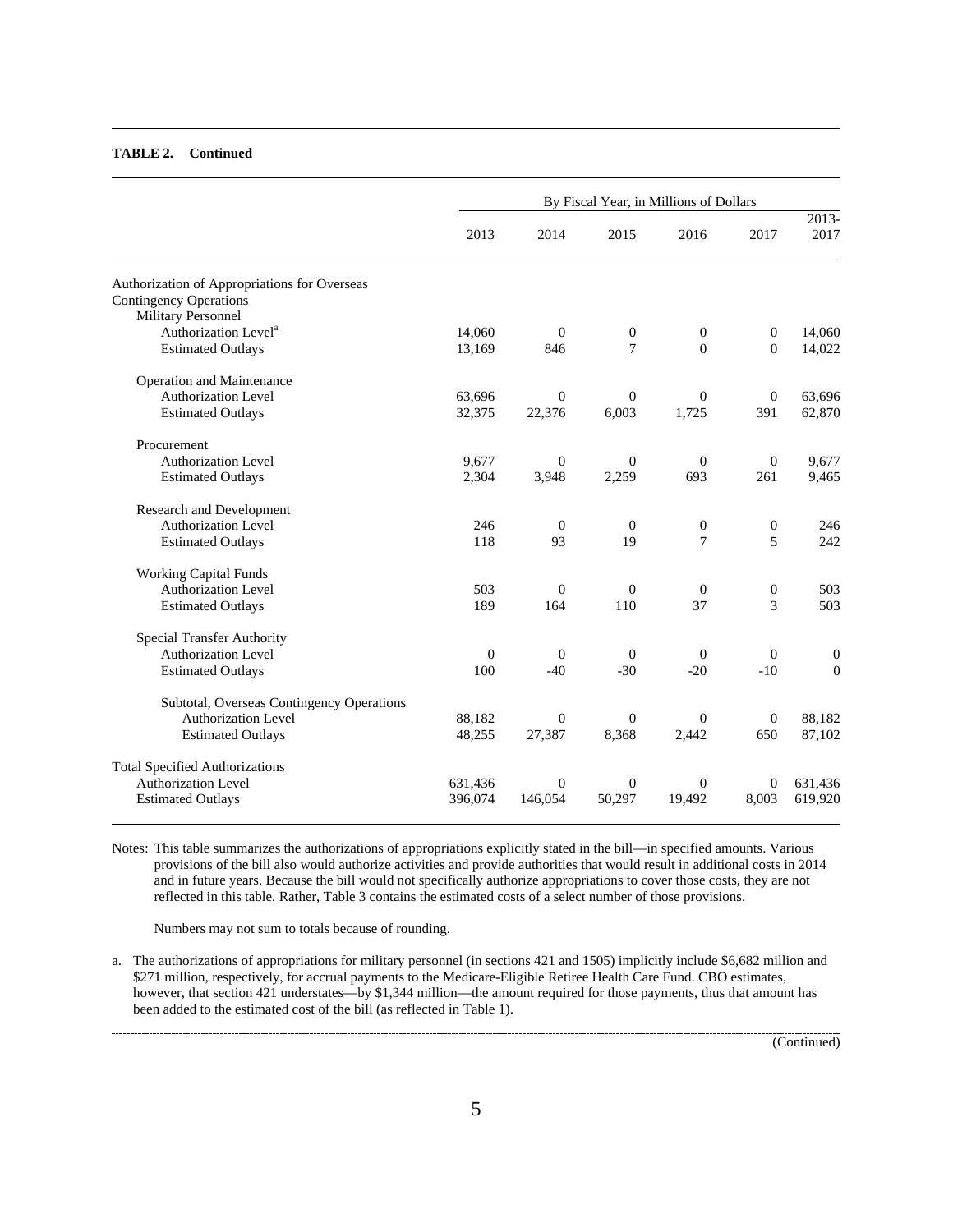#### **TABLE 2. Continued**

- b. Section 1709 of the bill would authorize an additional \$1.4 billion for costs associated with maintaining certain components of the force structure of the Air Force, pending recommendations of a commission that would be created to study current and future requirements. The bill, however, would not allocate that authorization among the major categories of DoD spending; for purposes of this table, CBO has reflected section 1709 as an authorization for operation and maintenance activities.
- c. The amounts for procurement and for research and development are net figures that have been reduced by \$1,114 million and \$87 million, respectively, to reflect the potential effects of sections 128, 129, 145, 213, and 215, which would authorize, subject to appropriation action, the transfer of unobligated balances from 2012 and prior-year appropriations that could be used for 2013 programs that would be authorized by the bill.
- d. This authorization is primarily for atomic energy activities within the Department of Energy.

For DOE, the \$17 billion that would be authorized for 2013 represents a \$0.5 billion (3 percent) increase over the level appropriated for 2012.

Of the funds that would be authorized for 2013 overseas contingency operations primarily for military operations in Afghanistan—\$88 billion would be specifically authorized by the bill. In addition, CBO estimates that another \$0.8 billion would be authorized for costs related to the security forces of Pakistan. Those combined amounts represent a decrease of \$26 billion (23 percent) compared to the \$115 billion appropriated for 2012. Authorized funding for operation and maintenance would decrease by \$23 billion (26 percent), while funding envisioned for procurement would decline by \$6 billion (40 percent). Increased authorizations for military personnel of \$3 billion (25 percent) and for other categories of spending would partially offset those declines.

S. 3254 also contains provisions that would increase or decrease the cost of various discretionary programs in future years. Most of those provisions would affect end strength, military compensation and benefits, and acquisition programs using multiyear procurement authorities. The estimated costs of a select number of those provisions are shown in Table 3 and discussed below. The following discussion does not address the timing of outlays from those estimated authorizations. All such spending would be subject to appropriation of the estimated amounts.

**Force Structure.** The bill would affect the force structure of the various military services by setting end-strength levels for 2013.

Under title IV, the authorized end strengths in 2013 for active-duty personnel and personnel in the selected reserves would total 1,401,697 and 844,163, respectively. Of those selected reservists, 78,471 would serve on active duty in support of the reserves. In total, active-duty end strength would decrease by 20,903 and selected-reserve end strength would decrease by 2,937 when compared with levels authorized under current law for 2013.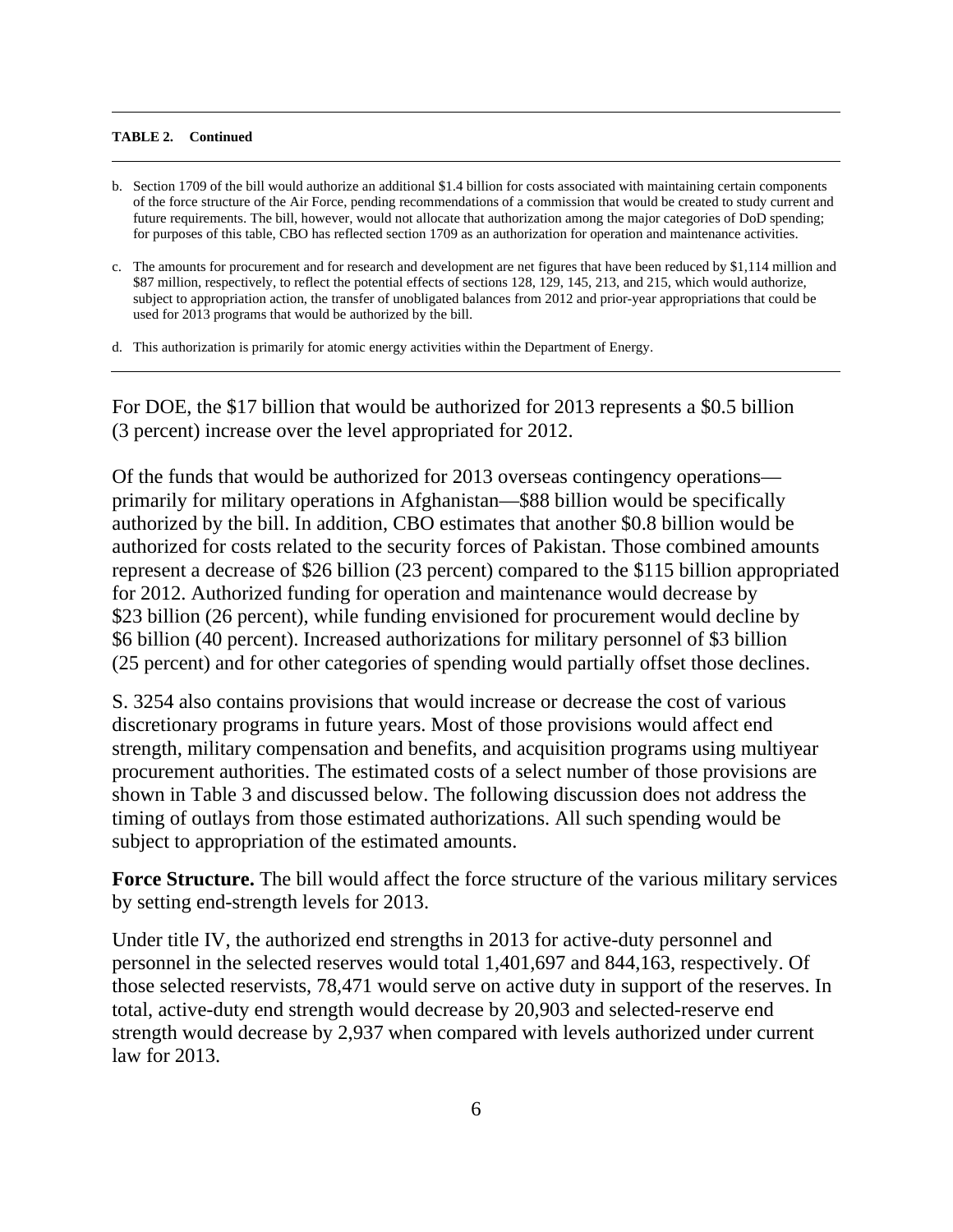*Active-Duty End Strengths.* Compared with end-strength levels authorized under current law for 2013, section 401 would authorize reductions in active-duty personnel across all four services: 9,900 fewer for the Army; 3,000 fewer for the Navy; 4,800 fewer for the Marine Corps; and 3,203 fewer for the Air Force. CBO estimates that the total reduction in active-duty personnel of 20,903 servicemembers would decrease costs to DoD by \$12.6 billion over the 2013-2017 period, assuming appropriations are reduced by the same amount. Those decreases reflect reductions in pay and benefits from fewer personnel, as well as reductions in costs for operation and maintenance.

*Selected-Reserve End Strengths.* Sections 411 and 412 would authorize the end strengths for reserve components, including those who serve on active duty in support of the reserves. Under this bill, the Navy Reserve and the Air National Guard would experience decreases in end strength of 3,700 and 265, respectively, while the Air Force Reserve would increase by 1,028. The other reserve components would see no change to the levels already authorized for 2013. Those numbers include a net increase in the number of full-time reservists who serve on active duty in support of the reserves of 57 compared with the authorized end-strength levels for 2013. CBO estimates that the net result of implementing those provisions would be a decrease in costs for salaries and expenses for selected reservists of \$445 million over the 2013-2017 period, assuming appropriations are reduced by the same amount.

*Reserve Technicians End Strengths.* Section 413 would authorize the minimum end-strength levels for dual-status military technicians, who are federal civilian personnel required to maintain membership in a selected-reserve component as a condition of their employment. The bill would raise the required number of technicians by 963 relative to the levels currently authorized. CBO estimates that such an expansion would increase costs for civilian salaries and expenses by \$369 million over the 2013-2017 period.

*Coast Guard Reserve End Strengths.* The bill also would authorize an end-strength level of 9,000 servicemembers in 2013 for the Coast Guard Reserve, 1,000 fewer than authorized under current law. Because this authorization level remains above the actual number of Coast Guard Reservists, which has stayed below 8,000 since 2007, CBO does not estimate any change in costs would result from this provision.

**Compensation and Benefits.** S. 3254 contains several provisions that would affect compensation and benefits for uniformed and civilian personnel. The bill would specifically authorize regular appropriations of \$135 billion for the costs of military pay and allowances in 2013. For related costs resulting from overseas contingency operations (primarily in Afghanistan), the bill would authorize the appropriation of an additional \$14 billion for 2013.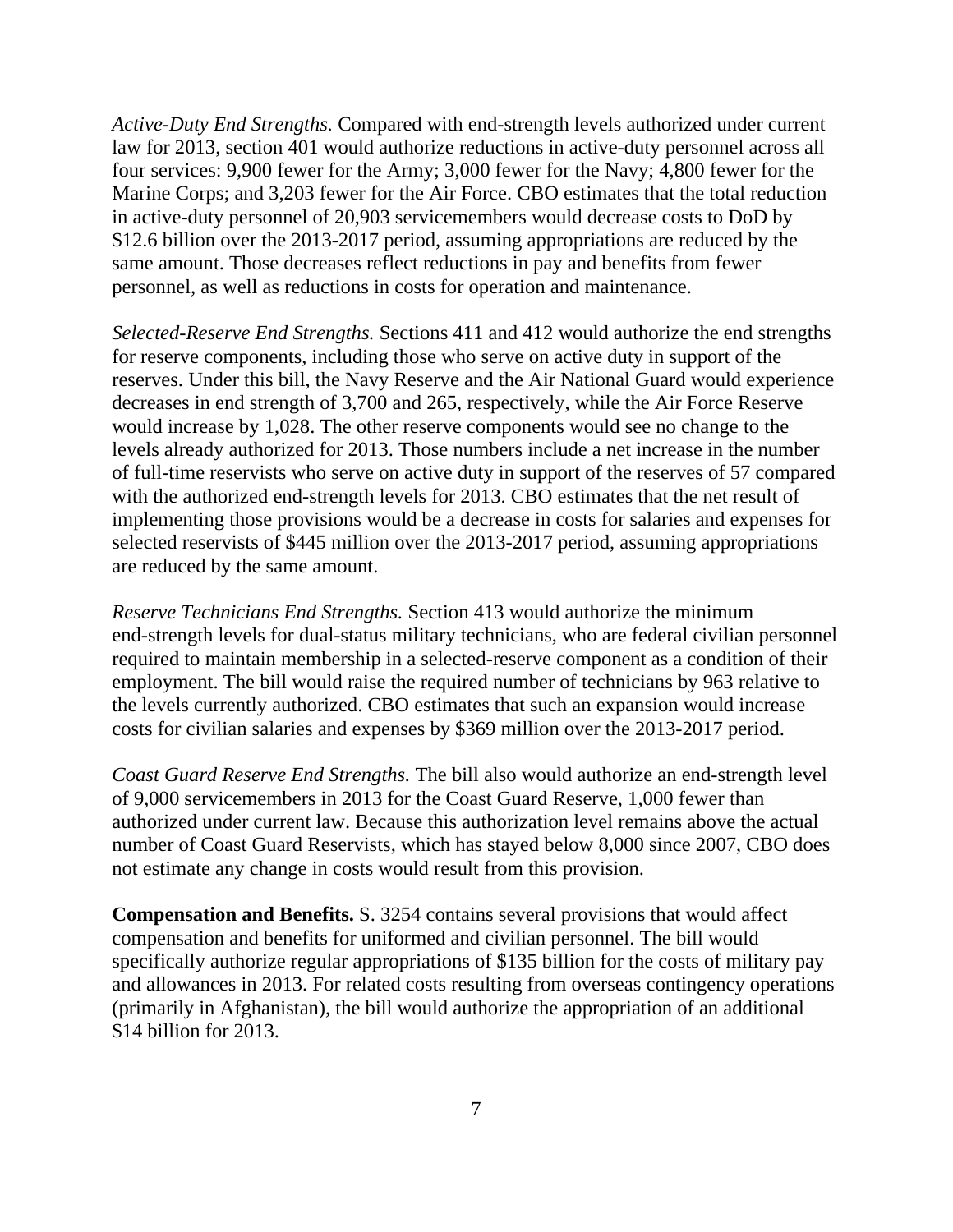|                                                   | By Fiscal Year, in Millions of Dollars |                  |                  |                  |                  |               |  |  |  |  |
|---------------------------------------------------|----------------------------------------|------------------|------------------|------------------|------------------|---------------|--|--|--|--|
|                                                   | 2013                                   | 2014             | 2015             | 2016             | 2017             | 2013-<br>2017 |  |  |  |  |
|                                                   | <b>FORCE STRUCTURE</b>                 |                  |                  |                  |                  |               |  |  |  |  |
| <b>Active-Duty End Strengths</b>                  | $-1,664$                               | $-2,443$         | $-2,715$         | $-2,854$         | $-2,926$         | $-12,602$     |  |  |  |  |
| Selected-Reserve End Strengths                    | $-54$                                  | $-82$            | $-94$            | $-106$           | $-109$           | -445          |  |  |  |  |
| <b>Reserve Technicians End Strengths</b>          | 38                                     | 79               | 82               | 84               | 86               | 369           |  |  |  |  |
| <b>COMPENSATION AND BENEFITS</b>                  |                                        |                  |                  |                  |                  |               |  |  |  |  |
| <b>Expiring Bonuses and Allowances</b>            | 1,117                                  | 658              | 374              | 373              | 184              | 2,706         |  |  |  |  |
| Early Discharge Authority                         | $\theta$                               | 36               | 39               | 38               | 14               | 127           |  |  |  |  |
| <b>TRICARE</b>                                    |                                        |                  |                  |                  |                  |               |  |  |  |  |
| Coverage of Infertility Treatment                 | 15                                     | 30               | 30               | 35               | 35               | 145           |  |  |  |  |
| Include Over-the-Counter Drugs in                 |                                        |                  |                  |                  |                  |               |  |  |  |  |
| <b>TRICARE Formulary</b>                          | $-4$                                   | $-4$             | $-5$             | $-5$             | -6               | $-24$         |  |  |  |  |
| Civilian Benefits in a Combat Zone                |                                        |                  |                  |                  |                  |               |  |  |  |  |
| Department of Defense                             | $\mathbf{0}$                           | 71               | $\theta$         | $\mathbf{0}$     | $\mathbf{0}$     | 71            |  |  |  |  |
| <b>Other Federal Entities</b>                     | $\boldsymbol{0}$                       | 8                | $\mathbf{0}$     | $\Omega$         | $\mathbf{0}$     | 8             |  |  |  |  |
| Other Compensation and Benefits Provisions        | 6                                      | 10               | 8                | 8                | 8                | 40            |  |  |  |  |
|                                                   | <b>OTHER PROVISIONS</b>                |                  |                  |                  |                  |               |  |  |  |  |
| Multiyear Procurement Contracts                   |                                        |                  |                  |                  |                  |               |  |  |  |  |
| Virginia-class Submarines                         | 875                                    | 4,607            | 6,282            | 5,727            | 4,312            | 21,803        |  |  |  |  |
| <b>Arleigh Burke Destroyers</b>                   | 4,069                                  | 2,200            | 3,730            | 4,616            | 5,318            | 19,933        |  |  |  |  |
| V-22 Tiltrotor Aircraft                           | 1,779                                  | 1,828            | 1,619            | 1,546            | 1,504            | 8,276         |  |  |  |  |
| CH-47 Helicopters                                 | 717                                    | 622              | 647              | 857              | 465              | 3,308         |  |  |  |  |
| <b>Incrementally Funded Procurement Contracts</b> |                                        |                  |                  |                  |                  |               |  |  |  |  |
| USS Abraham Lincoln Refueling and Overhaul        | 1,613                                  | 1,748            | $\boldsymbol{0}$ | $\boldsymbol{0}$ | $\boldsymbol{0}$ | 3,361         |  |  |  |  |
| Space-Based Infrared System Satellites            | 368                                    | 379              | 368              | 350              | 391              | 1,856         |  |  |  |  |
| Chemistry and Metallurgy Research Building        | 150                                    | 400              | 400              | 400              | 500              | 1,850         |  |  |  |  |
| Pakistan Counterinsurgency Fund                   | 800                                    | $\boldsymbol{0}$ | $\overline{0}$   | $\boldsymbol{0}$ | $\mathbf{0}$     | 800           |  |  |  |  |
| <b>NATO Special Forces Headquarters</b>           | 50                                     | 50               | 50               | 50               | 50               | 250           |  |  |  |  |
|                                                   |                                        |                  |                  |                  |                  | (Continued)   |  |  |  |  |

#### **TABLE 3. ESTIMATED AUTHORIZATIONS OF APPROPRIATIONS FOR SELECTED PROVISIONS IN S. 3254**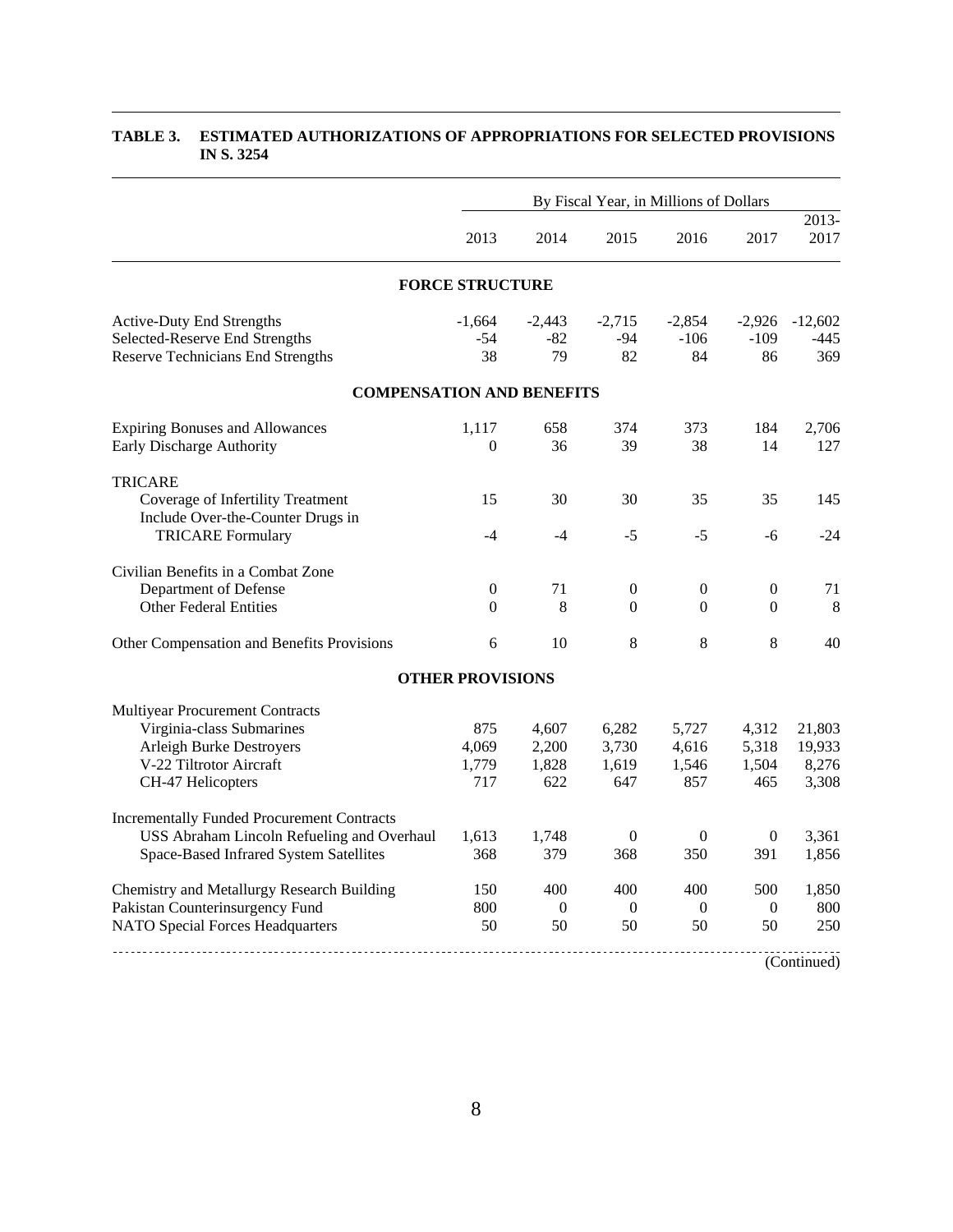#### **TABLE 3. Continued**

Notes: Amounts shown in this table for 2013 reflect costs of defense programs and—with one exception—are included in amounts that would be specifically authorized to be appropriated by the bill (as reflected in Table 2 and summarized in Table 1). The exception is the estimated cost in 2013 for the Pakistan Counterinsurgency Fund, which would not be specifically authorized by the bill (and thus is not reflected in the amounts shown in Table 2). That cost is, however, reflected in Table 1 because it is in addition to costs that would be covered by specified authorizations.

Amounts shown in this table for 2014 through 2017 are not included in amounts that would be specifically authorized by the bill and—with one exception—would be covered by specific authorizations for defense programs in future years (and therefore are not reflected in Tables 1 and 2). The exception is the estimated \$8 million cost that would be incurred by federal departments and agencies other than DoD in 2014. That cost, which would result from providing certain benefits to civilians who work in a combat zone, is reflected in Table 1 because it would not be covered by specified authorizations for defense programs planned for 2014.

The authorization of appropriations in Title 35 of the bill for the Maritime Administration is not reflected in this estimate because that authorization is in existing statute.

NATO = North Atlantic Treaty Organization.

Figures shown here may not add up to numbers in the text because of rounding.

*Expiring Bonuses and Allowances*. Sections 611 through 615 would extend for another year DoD's authority to enter agreements to pay certain bonuses and allowances to military personnel. The authority to enter into such agreements is currently scheduled to expire on December 31, 2012. Some bonuses are paid in a lump sum, while others are paid in annual or monthly installments over the period of obligated service. Based on DoD's budget submission for fiscal year 2013, CBO estimates that extending that authority for one year would cost \$2.7 billion over the 2013-2017 period.

*Early Discharge Authority.* Section 501 would extend the authority for the Secretary of Defense to convene early discharge boards through December 31, 2018—six years beyond the current expiration date of December 31, 2012. Based on information from DoD, CBO expects about 2,400 officers, primarily in the grades of O-3 and O-4, would receive involuntary separation payments over the 2014-2017 period, as a result of extending that authority. The average payment amount would be about \$50,000 per person over that four-year period, but individual payments would vary depending on rank and years of service. CBO estimates that there would be no costs in 2013 because it would take time to assemble new early discharge boards and for the decisions of those boards to be implemented. Thus, CBO estimates that implementing section 501 would cost \$127 million over the 2014-2017 period.

*TRICARE Coverage of Infertility Treatment*. Section 712 would require TRICARE to provide fertility assistance services to active-duty members who, as a result of medical treatment for illnesses, have difficulty conceiving children. CBO's cost estimate for this section comprises two components: the cost of providing the services and the cost to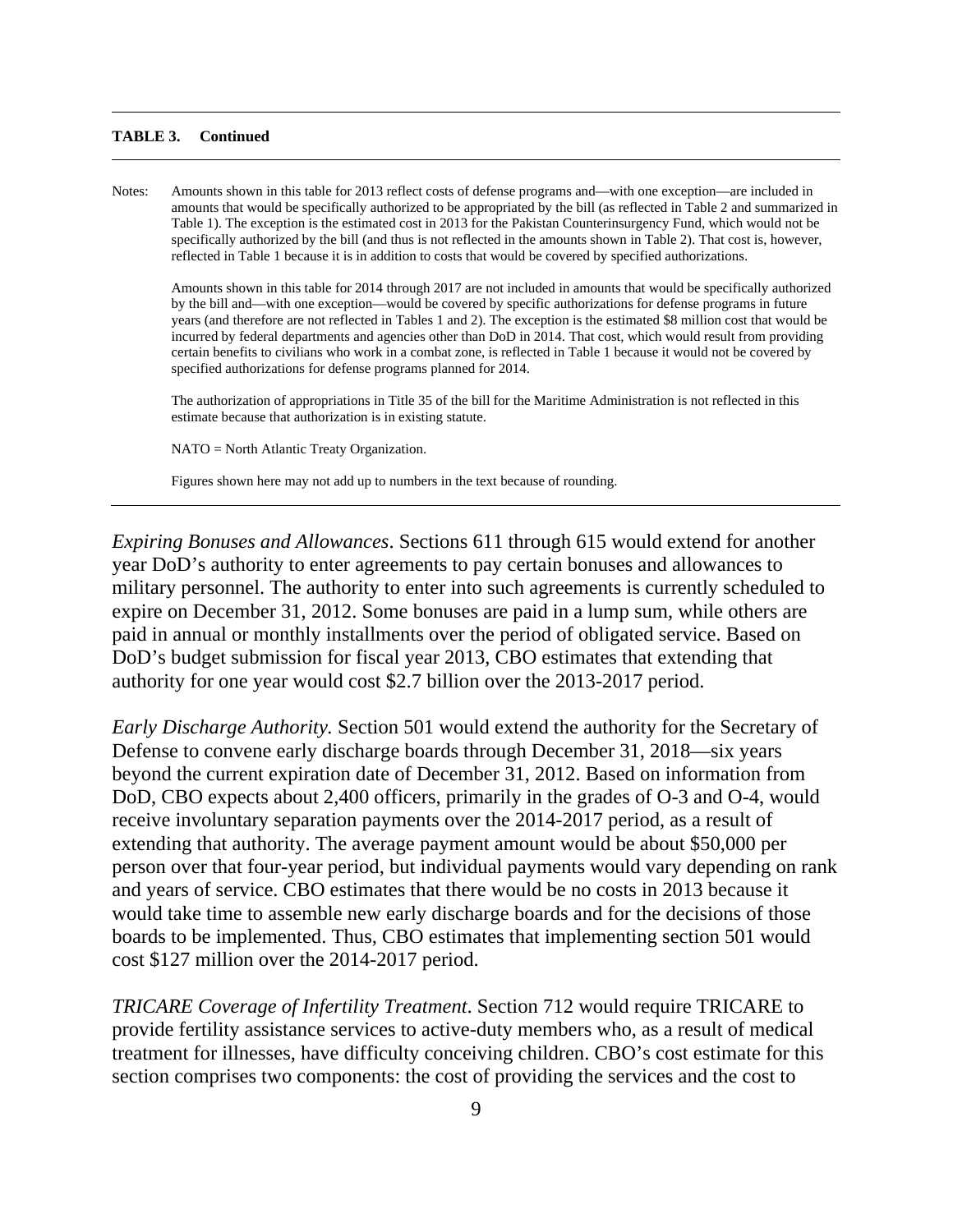TRICARE for providing the additional child delivery services from the resulting pregnancies.

To estimate the number of active-duty members who might make use of this new benefit, CBO examined the incidence of assisted reproductive technology (ART) services as reported by the Centers for Disease Control (CDC). Based on those data, and making adjustments for the age of the active-duty population, and for the fact that their infertility must be caused by a medical treatment to qualify, CBO estimates that about 1,200 activeduty members would utilize this benefit each year. CBO estimates that the cost of those services would be about \$15,000 per user, or about \$20 million per year; that estimate is based on publicly available pricing information from several fertility clinics, and includes the cost of in vitro fertilization, one of the more popular and accepted procedures.

In addition to the cost of the fertility assistance procedures, CBO also estimates that TRICARE would incur additional costs for the increased number of resulting pregnancies. Based on information from the CDC, CBO estimates that about a third of ART services result in a pregnancy. However, because some military members are currently seeking ART services on their own and TRICARE is already paying for those pregnancies under current law, CBO estimates the number of additional pregnancies created by this provision would be less, about 200 per year. Furthermore, CBO estimates the cost of each pregnancy would be about \$50,000, based on information from privatesector studies and DoD cost data, for a cost of about \$10 million per year. This amount is significantly higher than the average cost of a pregnancy in the United States because it takes into account the higher percentage of multiple births and preterm deliveries associated with fertility assistance procedures.

In total, CBO estimates that implementing section 712 would increase costs to TRICARE by \$145 million over the 2013-2017 period. Costs would be lower in the first year because of the time needed to establish rules and regulations.

*Include Over-the-Counter Drugs in TRICARE Formulary*. Section 702 would allow DoD to provide certain over-the-counter (OTC) medications to beneficiaries at little or no charge. Similar authority was provided to DoD as part of a temporary demonstration program under section 705 of the National Defense Authorization Act for Fiscal Year 2007 (Public Law 109-364). That authority will expire in November 2012.

Certain medications have both OTC and more-expensive prescription versions that achieve similar therapeutic results. Under the demonstration program, DoD has subsidized OTC drugs for beneficiaries in place of prescribed versions of those drugs that are more costly. Based on information from DoD, CBO estimates this authority has reduced spending for drugs by about \$8 million per year. About half of those savings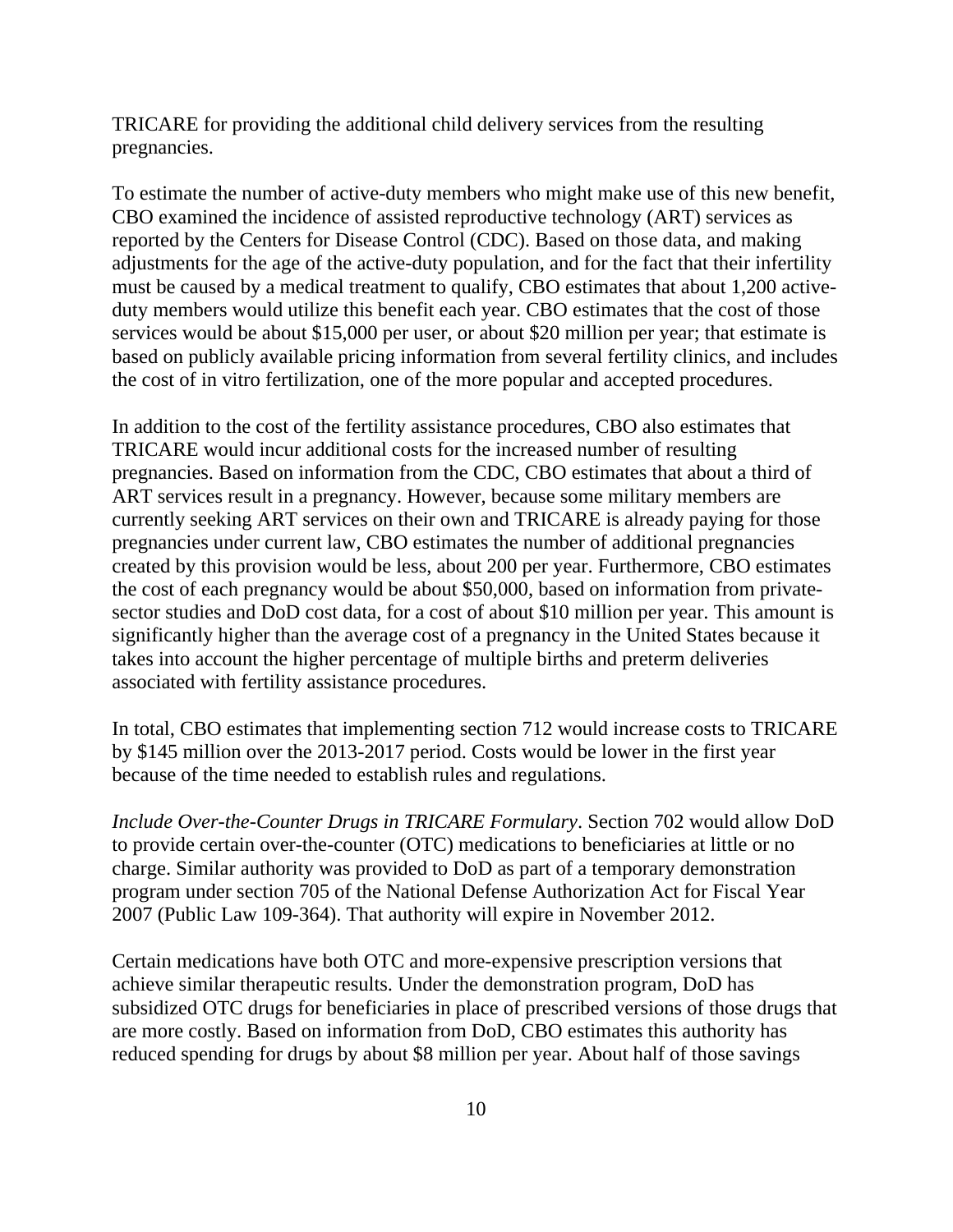accrue to the Defense Health Program, a discretionary account that includes pharmacy spending for active-duty members, working age military retirees, and their dependents.

Therefore, CBO estimates that extending this authority indefinitely would initially decrease spending subject to appropriations by \$4 million per year and the savings would increase in later years because of inflation. The other half of the savings would accrue to the Medicare-Eligible Retiree Health Care Fund, a mandatory account, and is discussed in the "Direct Spending" section of this estimate.

*Civilian Benefits in a Combat Zone*. Section 1103 would extend for one year the authority to grant certain benefits to federal civilian employees who perform official duty in a combat zone. Those benefits, which expire under current law on September 30, 2013, include death gratuities, paid leave and travel for one trip home, and up to three leave periods per year for rest and recuperation, depending on the length of deployment. Based on information from DoD and the Office of Personnel Management, CBO estimates that about 5,600 federal civilian employees (from DoD and other federal agencies) will work in a designated combat zone in 2014 and, under this provision, would receive an average benefit that would cost roughly \$14,000 a year. Thus, CBO estimates that section 1103 would increase costs to the federal government by about \$79 million in 2014.

*Other Compensation and Benefits Provisions.* CBO estimates that certain other provisions in titles V and VI—sections 554 and 601—would increase DoD military compensation costs by \$40 million over the 2013-2017 period. Section 554 would authorize pay-grade promotions for certain officers while they are attending medical school. Section 601 would protect certain members of the National Guard from a reduction in the basic allowance for housing when they transition between active-duty and full-time National Guard duty.

**Other Provisions**. Various other provisions would increase the cost of discretionary programs over the 2013-2017 period, CBO estimates.

*Multiyear Procurement Contracts*. S. 3254 would authorize the military departments to enter multiyear procurement contracts for four major acquisition programs. Multiyear procurement is a special contracting method authorized in current law (title 10, United States Code, section 2306b), which permits the government to enter into contracts covering acquisitions for more than one year but not more than five years, even though the total funds required for every year are not appropriated at the time the contracts are awarded. Additional legislative authorization is required for multiyear contracts costing more than \$500 million.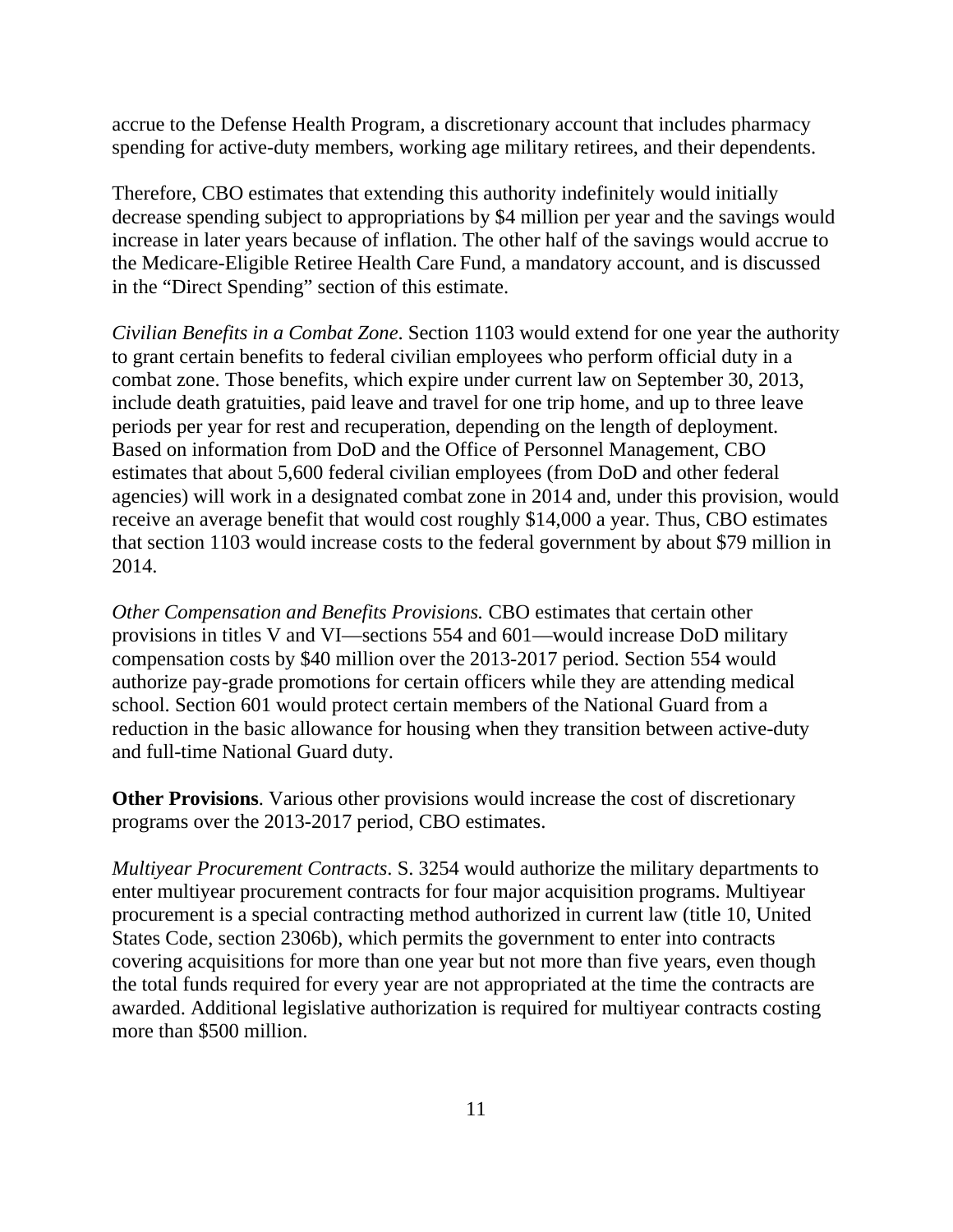Multiyear procurement contracts are used to acquire multiple assets—such as ships, planes, and other weapons—under one agreement. As part of such a contract, the government commits to purchase all items specified at the time the contract is signed, including those to be produced and paid for in subsequent years. Budget authority is provided in advance only for the cost of the items that will be ordered in the upcoming budget year. Because multiyear procurement allows a contractor to plan for more efficient production, such a contract can reduce the cost of an acquisition compared with the cost of buying the items through a series of annual contracts. If such contracts are canceled before completion, an agency usually has useable assets, albeit fewer than were envisioned under the contract.

Multiyear contracts frequently include provisions that require DoD to pay for unrecovered fixed costs in the event that the contract is canceled before completion. In practice, DoD does not budget for, obtain, or obligate funds sufficient to pay for those contractual commitments at the time they are incurred. Thus, should the contracts be canceled at the end of the first year, DoD could owe the contractors for unrecovered fixed costs; however, the department has not requested budget authority for that amount. The amount of cancellation liability would decline in subsequent years, as increasing portions of the fixed costs were covered by annual contract payments, falling to zero in the final year of the contract.

CBO believes that the full cost of such liabilities should be recorded in the budget at the time they are incurred. The failure to request funding for cancelation liabilities may distort the resource allocation process by understating the cost of decisions made today and possibly requiring a future Congress to pay for those decisions.

Section 124 would authorize the Navy to enter a follow-on multiyear contract for Virginia-class submarines beginning in fiscal year 2014. The Navy will order the last of two submarines in 2013 under an ongoing multiyear contract that was awarded in 2009. Based on information from DoD, CBO estimates that the Navy would use this authority to purchase an additional nine submarines over the 2014-2018 period and that those nine ships would require appropriations of \$21.8 billion over the 2013-2017 period. (An additional \$3.8 billion would be needed to complete the purchase in 2018.) The Navy estimates that purchasing those vessels under five annual contracts would cost \$4.5 billion more than a single multiyear procurement contract.

Section 125 would authorize the Navy to enter a multiyear contract for up to 10 Arleigh Burke-class destroyers beginning in fiscal year 2013. Based on information from DoD, CBO estimates that under that provision the Navy would purchase nine destroyers over the 2013-2017 period and that those nine ships would require appropriations of \$19.9 billion over that period. The Navy estimates that five annual contracts would cost \$1.5 billion more than a single multiyear procurement contract for those vessels.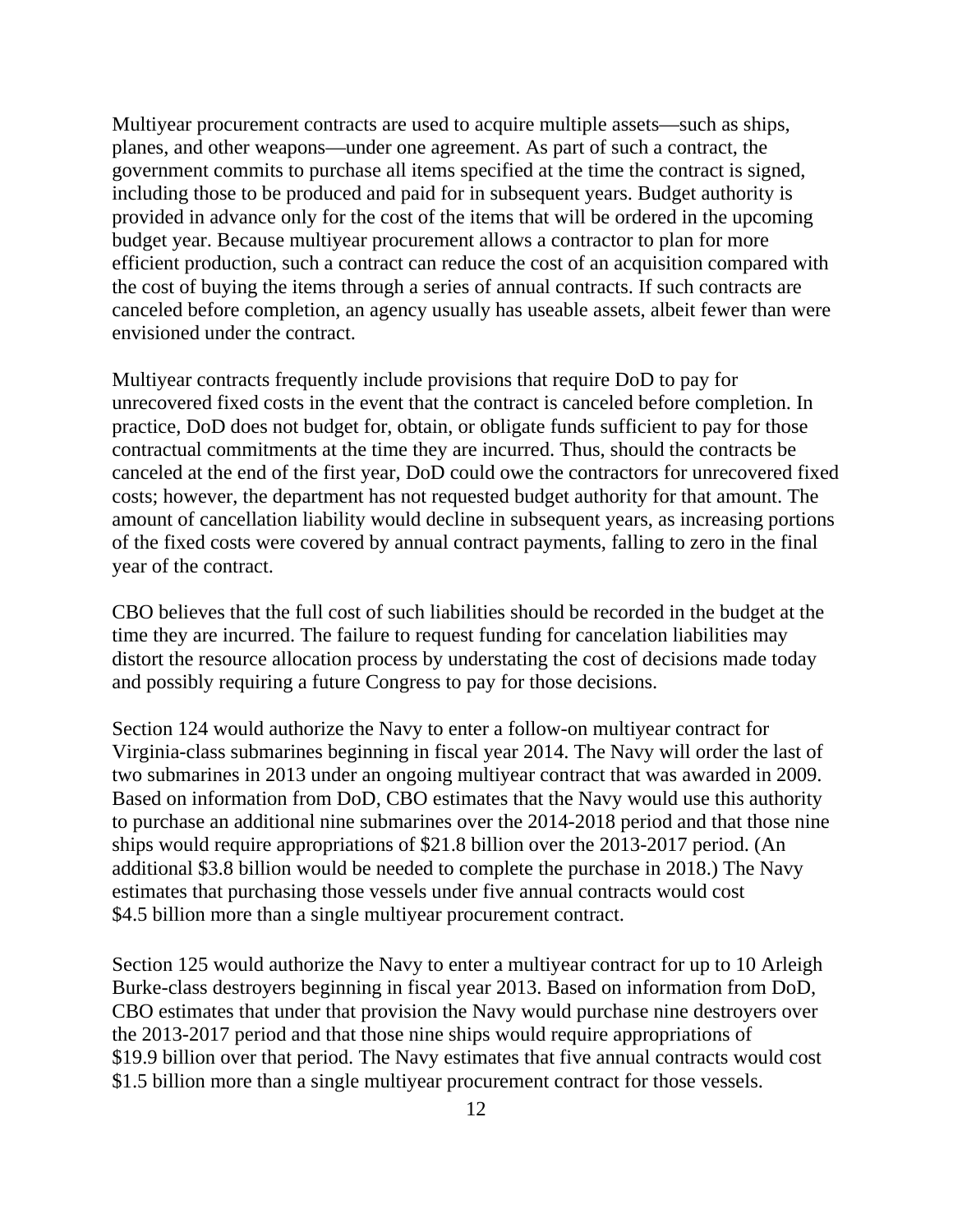Section 151 would authorize the Navy to enter a multiyear contract beginning in fiscal year 2013 to purchase V-22 aircraft for the Marine Corps, the Air Force, and the U.S. Special Operations Command. In 2012, the Navy will order the last of five lots of the tilt-rotor aircraft under a multiyear contract that began in 2008. Under the subsequent multiyear contract that would be authorized by this section, CBO estimates that the Navy would buy 91 aircraft for the Marines and seven aircraft for the Air Force and Special Operations Command over the 2013-2017 period at a cost of \$8.3 billion. Appropriations were provided in 2012 for cost-reduction initiatives, so no cancellation costs are anticipated for the contract. The Navy estimates that a single multiyear contract would cost \$852 million less than five annual contracts.

Section 111 would authorize the Army to enter a multiyear procurement contract for CH-47 helicopter airframes beginning in fiscal year 2013. Using that authority, CBO estimates that the Army would purchase 161 such aircraft over the 2013-2017 period at a cost of \$3.3 billion. The Army estimates that procuring the helicopters through a series of annual contracts would require additional appropriations of \$373 million.

*Incrementally Funded Procurement Contracts*. S. 3254 would provide incremental funding authority for two acquisition contracts. Incremental funding of contracts is similar to multiyear contracts in that it allows agencies to incur obligations for which budget authority will be provided over more than one year.

Government-wide accounting policies and DoD financial regulations generally require that appropriations for the full cost of acquisition contracts be enacted in advance. Incrementally funded contracts deviate from that policy because only a portion of the total budget authority needed to complete an acquisition is available at the time the contract is signed. Authority for such contracts typically stipulates that payments due in successive years of the contract are subject to the availability of funds provided in subsequent appropriations acts. If incrementally funded contracts are canceled before completion, an agency is usually left without a complete and usable asset.

Incremental funding does not change the budgetary impact of an acquisition program; it merely delays recognition of the full cost of the acquisition program by providing budget authority in allotments that more closely match estimated annual outlays. In general, outlays under such a contract will proceed according to the pace of production and the performance of the contractor, regardless of whether appropriations are provided up front or over time.

Section 121 would authorize the Navy to conduct a nuclear refueling and overhaul of the U.S.S. Abraham Lincoln (CVN-72) over the 2013-2014 period. CBO estimates that the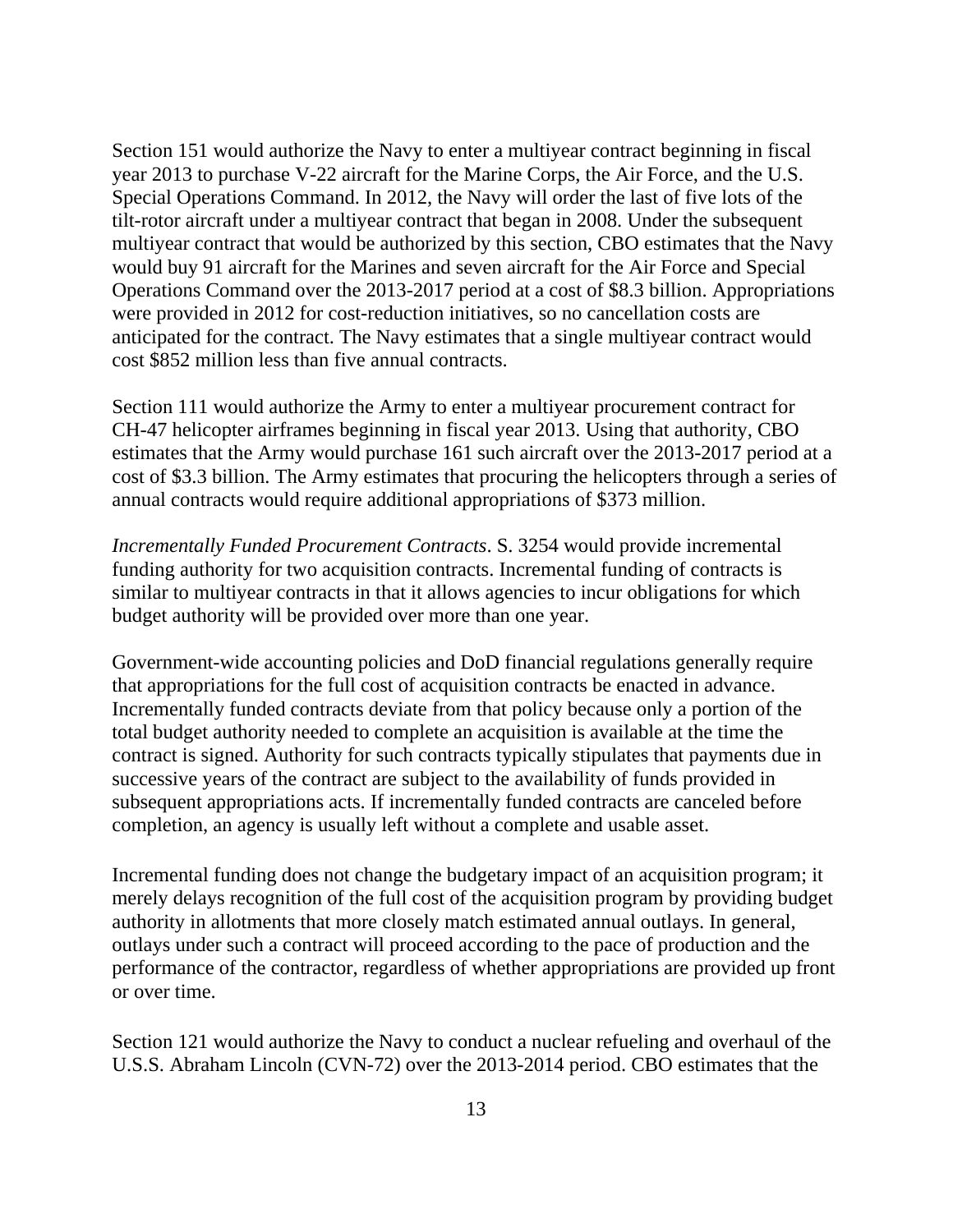refueling and overhaul would require appropriations of \$1.6 billion in 2013 and \$1.7 billion in 2014. Over the 2010-2012 period, the Congress appropriated \$1.1 billion for advance procurement of materials and components.

Section 144 would authorize the Secretary of the Air Force to enter into a fixed-price contract using incremental funding to buy two Space-Based Infrared System satellites. Budget authority for those satellites would be provided annually over a six-year period. The Congress appropriated almost \$500 million for advance procurement for those satellites over the 2011-2012 period. CBO estimates that buying those satellites would require an additional \$2.9 billion in budget authority: \$1.9 billion over the 2013-2017 period, and \$1 billion in 2018 to complete the acquisition.

*Chemistry and Metallurgy Research Building*. The bill would require the Administration to develop and construct the Chemistry and Metallurgy Research Building Replacement Project in Los Alamos, New Mexico. That facility would be used to conduct plutonium research and to produce and maintain plutonium components for nuclear weapons.

The Department of Energy began developing the project in 2004. In the 2013 budget request, development was deferred for at least five years to offset cost increases in other facilities and infrastructure projects. Section 3111 would eliminate the planned five-year deferral and require DOE to have the facility operational by December 31, 2024.

In addition, section 3111 would authorize appropriations of \$150 million for the project in 2013. Additional appropriations totaling \$1.7 billion would be required over the 2014-2017 period to meet the deadline for completion of the facility, CBO estimates. In addition, the section would limit the total cost of the project to \$3.7 billion.

*Extension of Pakistan Counterinsurgency Fund.* Section 1215 would extend for one year, through fiscal year 2013, DoD's authority to provide assistance—including equipment, supplies, and funding for training—to the security forces of Pakistan through the Pakistan Counterinsurgency Fund (PCF). Since 2009, DoD and the Department of State have received approximately \$3 billion to provide support to the Pakistani security forces through PCF and the Pakistan Counterinsurgency Capability Fund (PCCF). For fiscal year 2013, the Administration requested an appropriation of \$800 million for the PCCF to support Pakistani security forces. Based on that funding request, CBO estimates that implementing this provision would require appropriations of \$800 million in fiscal year  $2013.<sup>1</sup>$ 

 $\overline{a}$ 

<sup>1</sup> For purposes of this estimate, CBO has reflected the \$800 million as an authorization of funding for overseas contingency operations.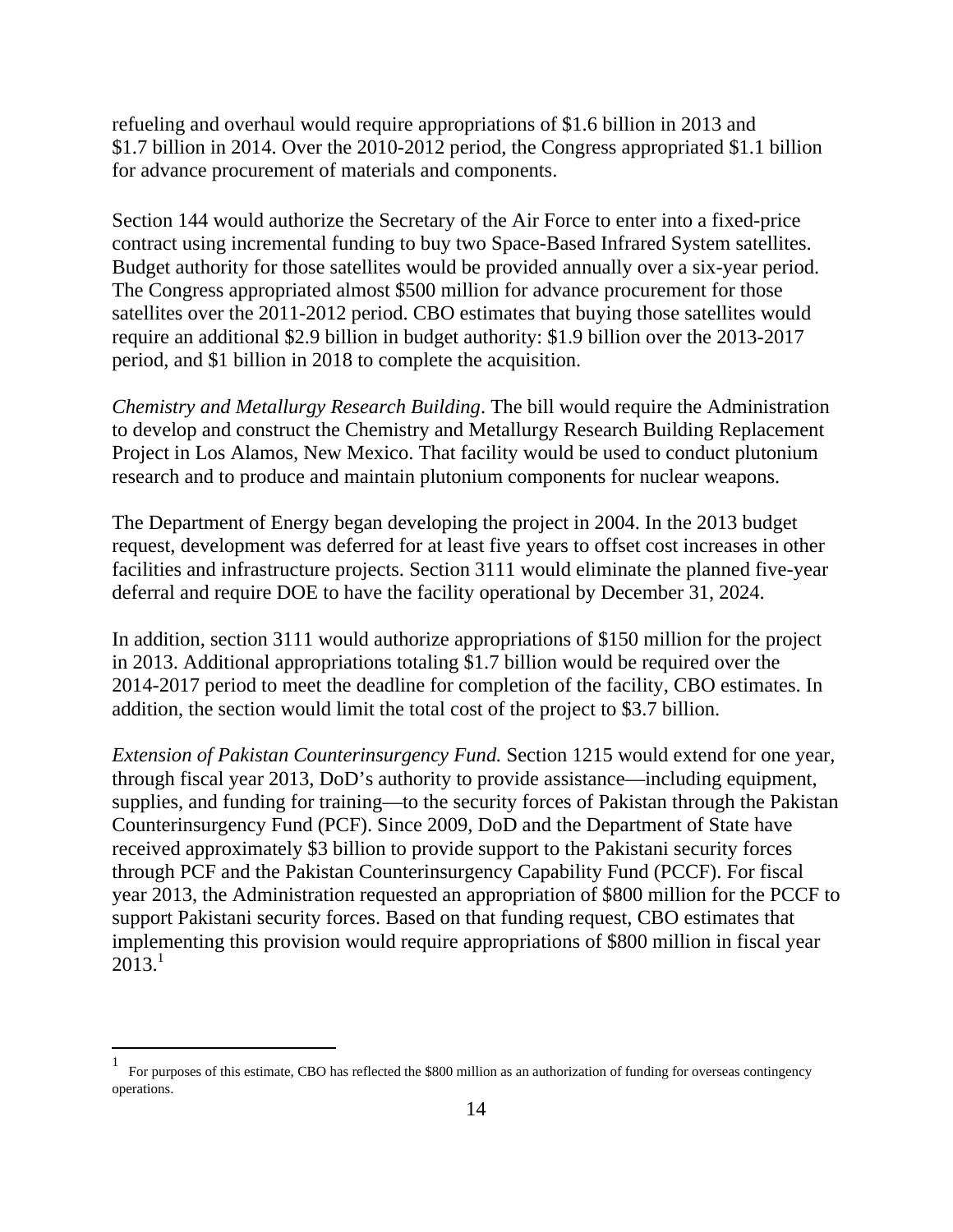*North Atlantic Treaty Organization (NATO) Special Forces Headquarters.* Section 342 would authorize up to \$50 million annually to support NATO's Special Operations Headquarters. Funding provided to NATO would be available to improve the coordination and cooperation between the special operations forces of NATO member countries and to facilitate combined operations by such forces. Assuming appropriation of the estimated amounts, CBO estimates that this provision would cost \$250 million over the 2013-2017 period.

#### **Direct Spending**

Several provisions in S. 3254 would affect direct spending. CBO estimates that those provisions would decrease direct spending by \$75 million over the 2013-2022 period (see Table 4).

|                                                               | By Fiscal Year, in Millions of Dollars |                                                                |  |  |  |                                                                          |  |                        |              |      |                                                                                                             |                 |
|---------------------------------------------------------------|----------------------------------------|----------------------------------------------------------------|--|--|--|--------------------------------------------------------------------------|--|------------------------|--------------|------|-------------------------------------------------------------------------------------------------------------|-----------------|
|                                                               | 2013                                   | 2014                                                           |  |  |  | 2015 2016 2017 2018 2019                                                 |  |                        | 2020 2021    | 2022 | $2013-$<br>2017                                                                                             | $2013-$<br>2022 |
| Include Over-the-Counter Drugs in<br><b>TRICARE Formulary</b> |                                        |                                                                |  |  |  |                                                                          |  |                        |              |      |                                                                                                             |                 |
| <b>Estimated Budget Authority</b>                             |                                        |                                                                |  |  |  |                                                                          |  |                        |              |      | $-8$ $-24$                                                                                                  | -60             |
| <b>Estimated Outlays</b>                                      |                                        |                                                                |  |  |  | $-4$ $-5$ $-5$ $-6$ $-6$ $-7$ $-7$<br>$-4$ $-5$ $-5$ $-6$ $-6$ $-7$ $-7$ |  |                        | $-8$<br>$-8$ | $-8$ | $-24$                                                                                                       | $-60$           |
| Retirement of Navy Chief Warrant<br><b>Officers</b>           |                                        |                                                                |  |  |  |                                                                          |  |                        |              |      |                                                                                                             |                 |
| <b>Estimated Budget Authority</b>                             |                                        |                                                                |  |  |  |                                                                          |  |                        |              |      |                                                                                                             | $-15$           |
| <b>Estimated Outlays</b>                                      |                                        |                                                                |  |  |  |                                                                          |  |                        |              |      | $-1$ $-2$ $-2$ $-2$ $-2$ $-2$ $-2$ $-2$ $-1$ $-1$ $-7$<br>$-1$ $-2$ $-2$ $-2$ $-2$ $-2$ $-2$ $-1$ $-1$ $-7$ | $-15$           |
| <b>Total Changes</b>                                          |                                        |                                                                |  |  |  |                                                                          |  |                        |              |      |                                                                                                             |                 |
| <b>Estimated Budget Authority</b>                             |                                        |                                                                |  |  |  |                                                                          |  |                        | -9           | -9   | $-31$                                                                                                       | $-75$           |
| <b>Estimated Outlays</b>                                      |                                        | $-4$ $-5$ $-7$ $-7$ $-8$ $-8$<br>$-4$ $-5$ $-7$ $-7$ $-8$ $-8$ |  |  |  |                                                                          |  | $-9$ $-9$<br>$-9$ $-9$ | $-9$         | $-9$ | $-31$                                                                                                       | $-75$           |
|                                                               |                                        |                                                                |  |  |  |                                                                          |  |                        |              |      |                                                                                                             |                 |

#### **TABLE 4. ESTIMATED IMPACT OF S. 3254 ON DIRECT SPENDING**

Note: \* = between \$0 and -\$500,000.

**Include Over-the-Counter Drugs in TRICARE Formulary**. Section 702 would allow DoD to provide certain over-the-counter medications to beneficiaries at little or no charge. Similar authority was provided to DoD as part of a temporary demonstration program under section 705 of the National Defense Authorization Act for Fiscal Year 2007 (Public Law 109-364). That authority will expire in November 2012.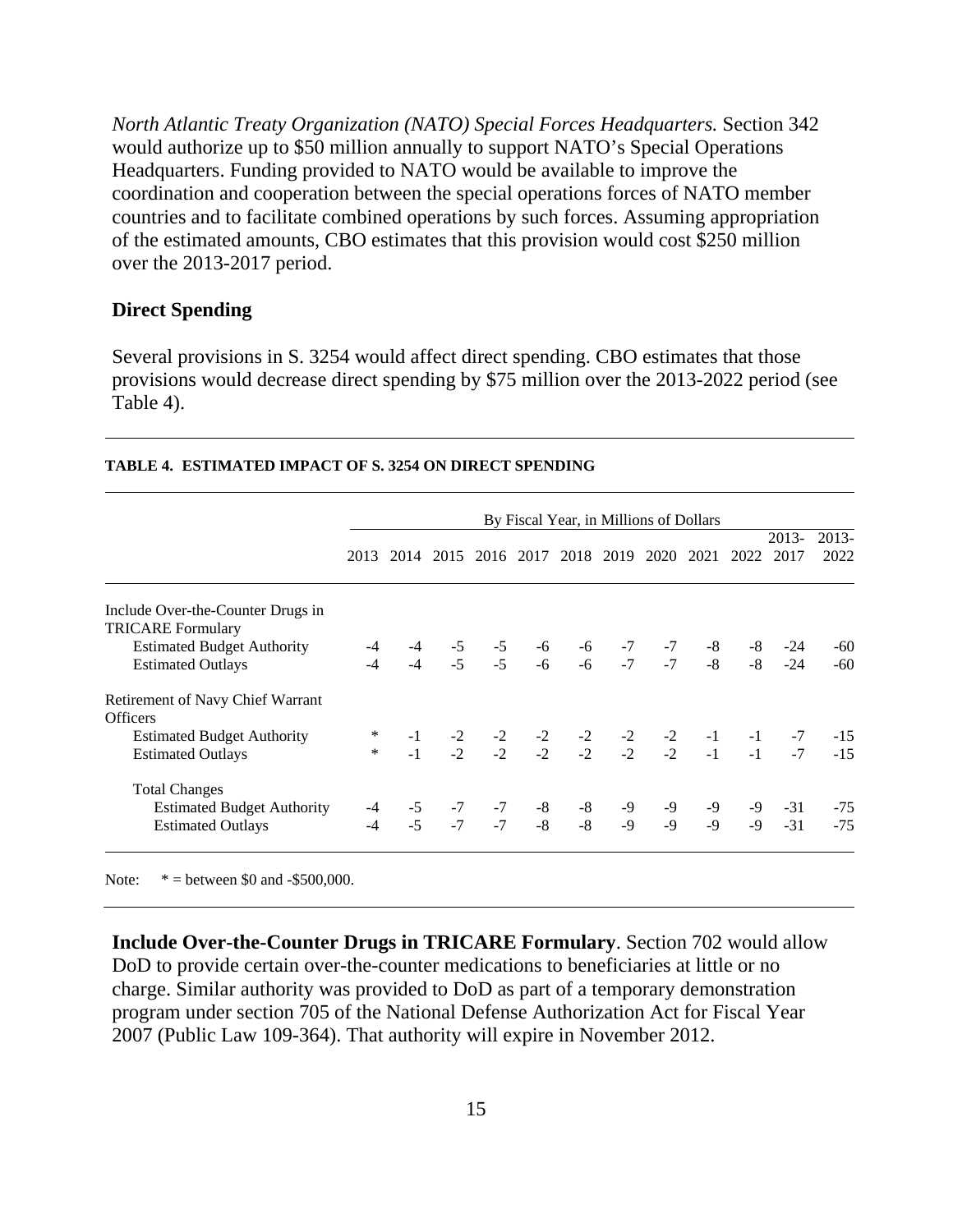Certain medications have both OTC and more-expensive prescription versions that achieve similar therapeutic results. Under the demonstration program, DoD has subsidized OTC drugs for beneficiaries in place of prescribed versions of those drugs that are more costly. Based on information from DoD, CBO estimates this authority has reduced spending for drugs by about \$8 million per year. About half of those savings accrued to the Medicare-Eligible Retiree Health Care Fund (MERHCF), a mandatory account that includes pharmacy spending for military retirees and their dependents who are Medicare eligible. After adjusting for inflation in future years, CBO estimates that extending that authority indefinitely would decrease spending from the MERHCF by \$60 million over the 2013-2022 period. The other half of the savings would accrue to the account for the Defense Health Program, which is discretionary, and is discussed in the "Spending Subject to Appropriation" section of this estimate.

**Retirement of Navy Chief Warrant Officers**. Section 502 would allow Navy Chief Warrant Officers to remain in the service for 33 years. Currently, those officers are required to retire after completing 30 years of service. Based on data from DoD, CBO expects that under this provision about 10 Warrant Officers a year would choose to remain in the service for additional years. CBO expects that this provision would decrease spending from the Military Retirement Fund in the near term because those members would retire later than they otherwise would have under current law. However, by retiring later, those members would be accepting a larger annuity, which would increase costs to the retirement fund over the long run. On net, CBO estimates section 502 would reduce spending by the Military Retirement Fund by \$15 million over the 2013-2022 period.

**Other Provisions.** Other provisions in the bill would have insignificant effects on direct spending, generally because few people would be affected or because the effects would net out, as when contributions are collected and then spent.

- Section 522 would extend eligibility for disability retirement benefits to those servicemembers participating in the career intermission pilot program.
- Section 641 would allow certain federal employees to stop paying premiums for military survivor benefits.
- Section 721 would clarify the applicability of the Federal Tort Claims Act to certain contractors of the defense health system. Claims against the government are often settled with payments from the Judgment Fund (a permanent indefinite appropriation).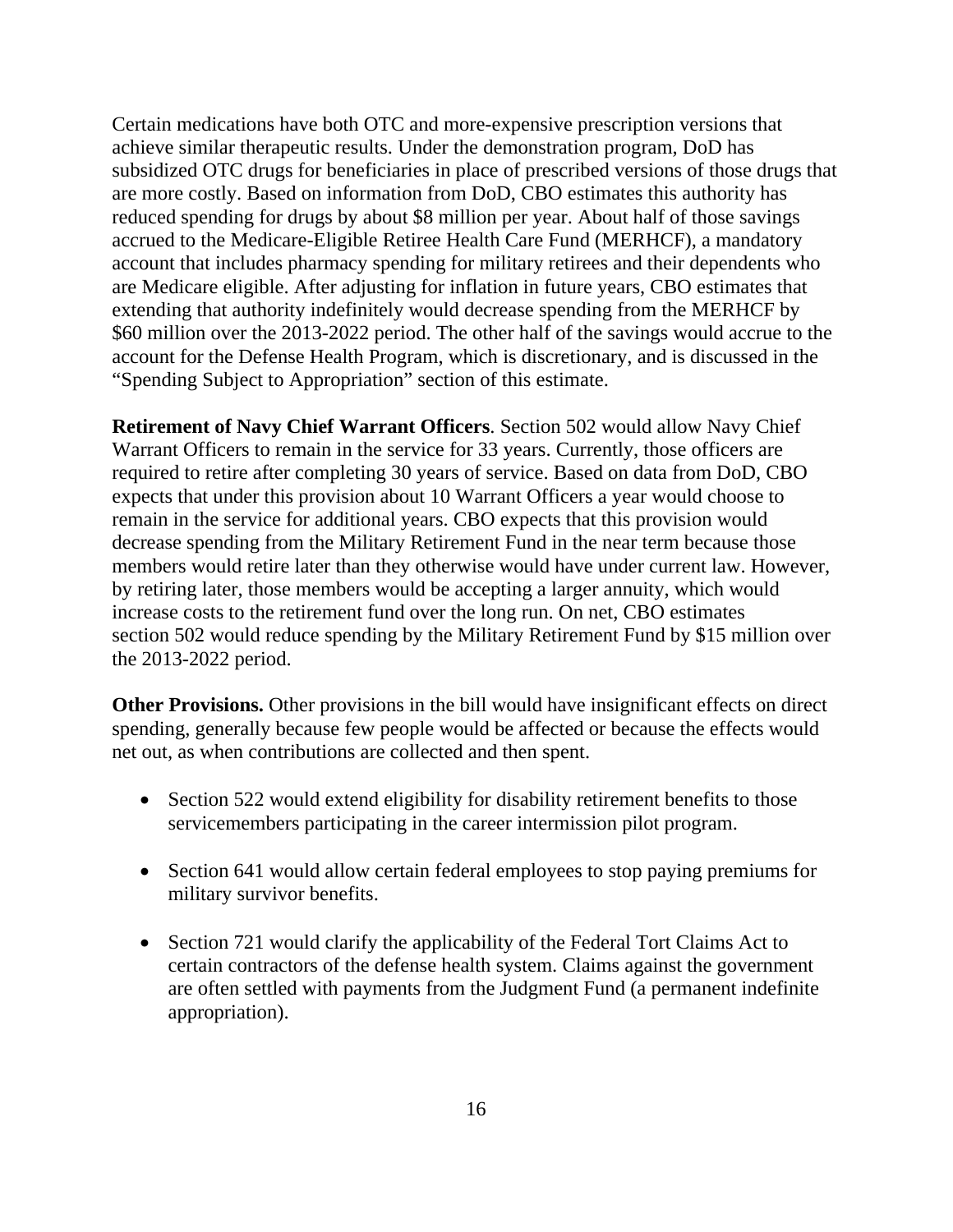- Section 1211 would extend DoD's authority to accept and spend gifts and contributions for the Commanders' Emergency Response Program in Afghanistan.
- Section 1241 would authorize DoD to accept and spend contributions from Australia, Canada, New Zealand, and the United Kingdom to operate a joint security cooperation program with those countries.
- Section 3119 would extend by five years through December 2018 the authority of the Secretary of Energy to accept and spend funds contributed for purposes of preventing nuclear terrorism worldwide. Based on information provided by DOE, such contributions have totaled about \$80 million over the last five years and those contributions are typically obligated within one year.

### **PAY-AS-YOU-GO CONSIDERATIONS**

The Statutory Pay-As-You-Go Act of 2010 establishes budget-reporting and enforcement procedures for legislation affecting direct spending or revenues. The net changes in outlays that are subject to those pay-as-you-go procedures are shown in the following table.

|                                             | By Fiscal Year, in Millions of Dollars |      |      |      |                |      |      |      |      |      |      |       |                    |
|---------------------------------------------|----------------------------------------|------|------|------|----------------|------|------|------|------|------|------|-------|--------------------|
|                                             | 2012                                   | 2013 | 2014 | 2015 | 2016           | 2017 | 2018 | 2019 | 2020 | 2021 | 2022 | 2017  | 2012-2012-<br>2022 |
| NET INCREASE OR DECREASE (-) IN THE DEFICIT |                                        |      |      |      |                |      |      |      |      |      |      |       |                    |
| Statutory Pay-As-You-Go<br>Impact           | $\Omega$                               | $-4$ |      |      | $-5$ $-7$ $-7$ | $-8$ | -8   | -9   | $-9$ | -9   | -9   | $-31$ | $-75$              |

**CBO Estimate of Pay-As-You-Go Effects for S. 3254 as reported by the Senate Committee on Armed Services on June 4, 2012** 

### **INTERGOVERNMENTAL AND PRIVATE-SECTOR IMPACT**

The bill would preempt state lending laws by expanding the eligibility of dependents of servicemembers who are entitled to consumer credit protections under current law. Current law prohibits states from allowing creditors to charge rates on loans to covered servicemembers and dependents that are higher than loans to residents of the state. By expanding eligibility for those protections, the bill would broaden an existing preemption of some state lending laws. Because the preemption would impose no duty on state or